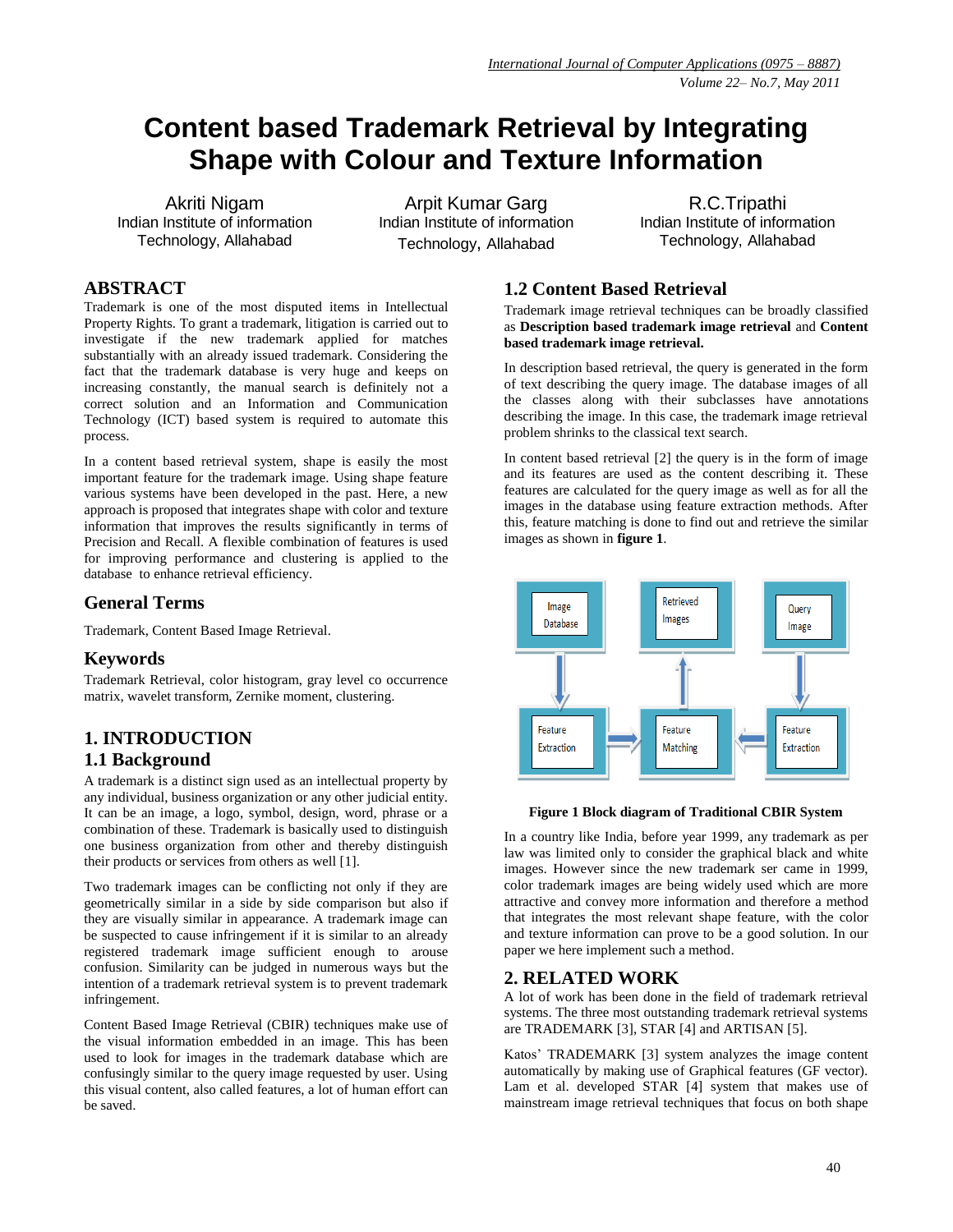and spatial layout of image to calculate the similarity between images. These methods include Fourier descriptors, moment invariants and gray level projection.

ARTISAN [5] developed by Eakins, focuses on device-only marks which contain geometric designs which are abstract in nature and uses methods based on Gestalt psychology for similarity matching.

Apart from these three systems,QBIC [6] is a famous system developed by IBM, Almaden Research Center. It is in all probability the most efficient of all image content retrieval systems and can be used for both dynamic and static retrieval of images. It makes use of various visual properties like color, shape and texture.

S.Nandgopalan et al.[7] focused on color histogram, texture and image density features and used Euclidean distance method for similarity comparison between query image and database images.

Kondekar et al.[8] Presented results of efficiency of using color histogram, Fourier descriptors and moment invariants for color, shape and texture features respectively.

Rajshree S. Dubey et al.[9] proposed a system that used a combination of four feature extraction techniques namely color histogram, color moment, edge histogram and texture.

Before proceeding with this paper work an analysis of the survey done on various CBIR systems by Ranjeet Kumar et al. [10] has been made to get a better insight into the work already done in this field.

### **3. PROPOSED METHOD**

In this paper we introduce a weighted approach that uses color, texture and shape as the basic features

### **Feature Extraction Techniques 3.1 COLOR**

#### **3.1.1Color Space**

A color space defines a coordinate system and the subspace within the system. Each color is then represented as a point within that subspace. Some color spaces like RGB (red, green, blue), Lab (CIE L\*a\*b\*, CIELAB), HSV (Hue, Saturation and Brightness), CMY (Cyan, Magenta,yellow) are used frequently. The color space used in computing the color histogram in the proposed method is HSV because HSV to RGB and reverse transformations are simpler and HSV color space is perceptually uniform.

#### **3.1.2 Color Histogram**

Color histogram  $\begin{bmatrix} 11 \end{bmatrix}$  is a type of bar graph where on X-axis we have a color and the frequency of occurrence of that particular color in the image is represented on Y-axis.

The steps followed to find the similarity between two images using color histogram are:

- a) Query image and database images are read and converted to HSV color map.
- b) Color histogram is computed for query and database images for all three components of HSV color space i.e. hue saturation and value.
- c) Then distance between histograms is computed using Euclidean distance metric approach

This method of color histogram is invariant to image rotation.

#### **3.2 TEXTURE**

Texture [12] is an inherent property of an image that describes the homogenous pattern in the image. Texture is an important characteristic that specifies the coarseness, smoothness, uniformity etc. of objects in an image.

Much work has been done on analyzing textures but still it remains an interesting and difficult topic in image processing. The two common methods for describing textures are Statistical and Transform based methods.

#### **3.2.1Statistical method**

This includes computing the local features at each point in the image using the gray level value at that point. Certain statistics is then derived from these local features. A large class of textures can be modeled by using Gray Level Co-occurrence matrix which is an effective statistical method.

#### **3.2.1.1Gray Level Co-occurrence matrix**

Given an image  $Q(i,j)$ , let  $p(i,j)$  be position operator. A matrix A which is  $N^*N$  in size is computed whose element  $A(i,j)$ is the number of times that point with gray level (intensity)  $g(i)$ occurs at a place specified by the relationship operator, p, relative to points with gray level  $g(i)$ .

Suppose P be a N\*N matrix of size as of A and it is produced by dividing A with total number of point pairs that fulfill position operator p.  $P(i,j)$  is a joint probability that a pair of points fulfilling position operator p will have values  $g(i)$ ,  $g(j)$ . P is called the gray level co-occurrence matrix [7, 9] characterized by p. The relationship operator R is characterized by angle  $\theta$  and distance d.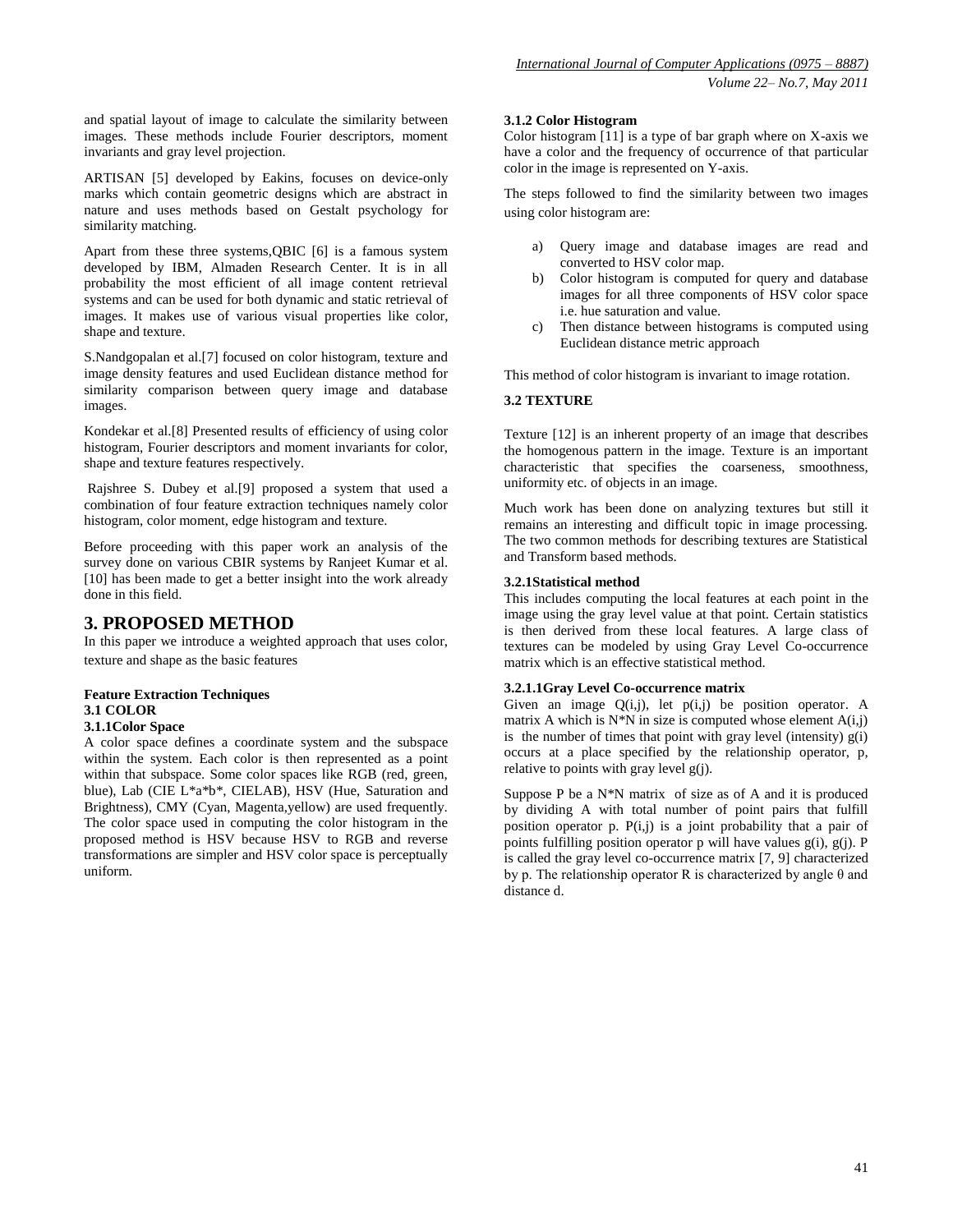

**Figure 2 Flowchart of the proposed system**

Using P following texture descriptors is computed:

Energy=
$$
\sum_{i,j} P_{i,j}^2
$$
  
Inverse difference moment= $\sum_{i,j} i,j \frac{P_{i,j}^2}{mod(i-j)}$ 

Maximum probability= max  $(P_{i,j})$ 

$$
Contrast = \sum_{i,j} mod(i-j)(P_{i,j}^2)
$$

Correlation=
$$
\sum_{i,j} \frac{(i-\mu)(j-\mu)P_{i,j}}{\sigma}
$$

These statistic values are computed for the query image and the database images. The values are close for two similar images.

#### **3.2.2 Transform based methods**

In this method, the texture feature is computed by analyzing the frequency content of the image. Some methods use Fourier transform to compute the global frequency content of the image which work at a single scale, like the statistical methods. However there may be some texture patterns at different degree of details. To analyze these patterns multi resolution analysis is done. For this multi resolution analysis tree structured wavelet transform is used.

#### **3.2.2.1 Tree Structured Wavelet Transform**

Tree Structured wavelet transform [13] decomposes sub signals in the low frequency channels. This method is highly efficient because of the innate property of images because of which the essential information of images exists in lower sub bands. The wavelet function used is Daubechies.

Following steps are followed to find similarity between images based on texture:

After completion of distance computation for all the database images the similarity can be analyzed.

- 1. The texture image is decomposed into four sub regions in low-low, high-low, low-high and highhigh sub bands.
- 2. The energy level of each of the four sub bands is computed at the same scale using

 $\mathrm{E}=\frac{1}{MN}\sum_{i=1}^{M}\sum_{j=1}^{N} mod\big(X(i,j)\big)$ Where  $\overrightarrow{M}$ , N are dimensions of image and  $X(i,j)$ 

is the intensity value of pixel at location  $(i,j)$ .

- 3. Steps 1 and 2 are repeated five times to reach fifth level of decomposition for the low low sub band image.
- 4. Obtain the energies of first K dominant channels for the image.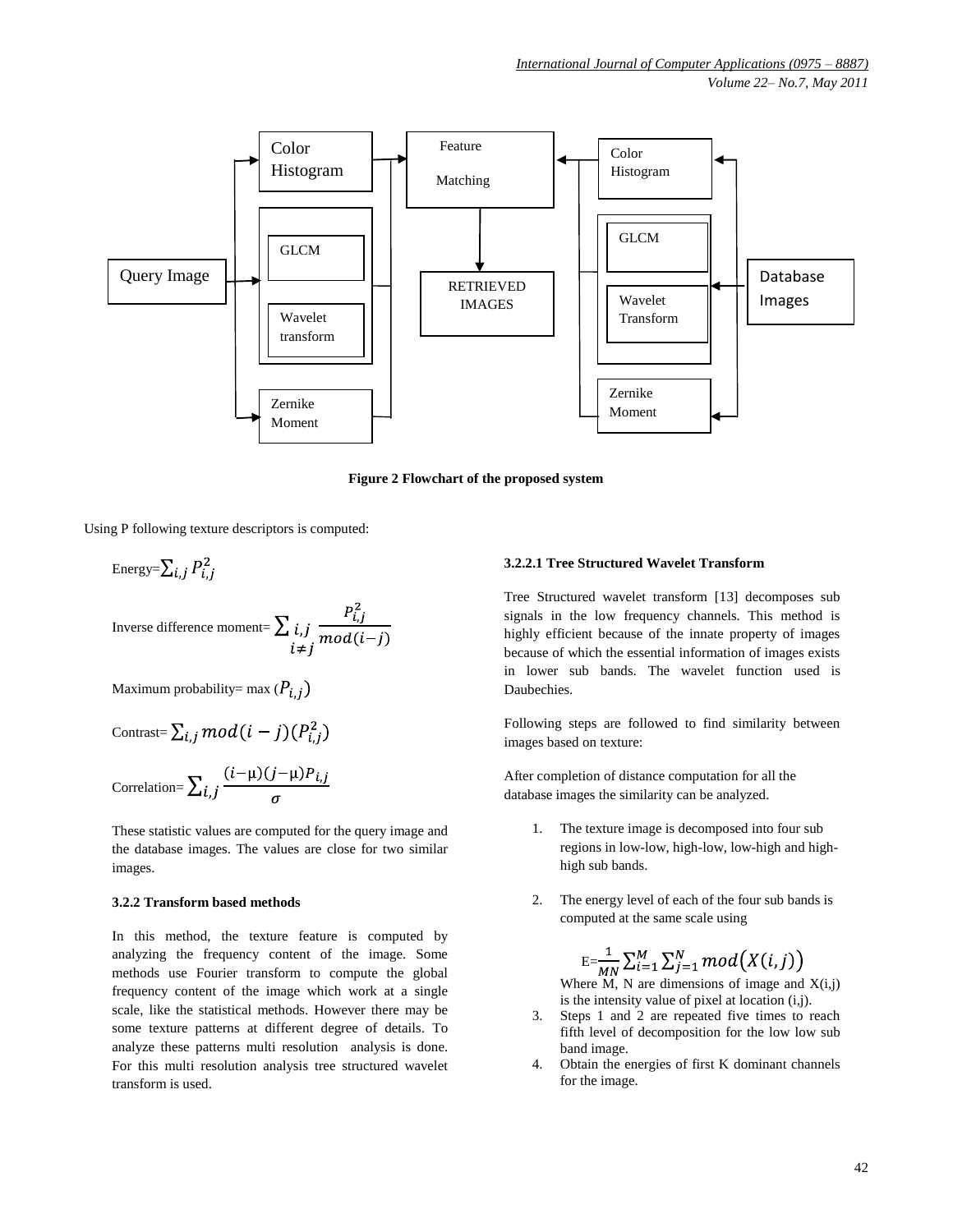5. Calculate Euclidean distance between two sets of energies of query and database image.

$$
\sum_{k=1}^K (X_k - Y_k)^2
$$

After completion of distance computation for all the database images the similarity can be analyzed.

#### **3.3 SHAPE**

Shape feature of an image can be calculated either by using its boundary or its region. Boundary based methods are not so much useful because they are based on single contour so they do not describe complex shapes appropriately.

Therefore, in this paper, region based descriptors such as moments are used because they rely on the pixels consisting region of a shape as well as contour pixels which make them more reliable for shapes having complex boundaries .Low order moments describe the global shape of an image while high order moments describe the shape in detail.

In the proposed method, Zernike moments [14] are used to compute the shape feature of an image.

#### **3.3.1 Zernike Moments:**

Zernike moments [14] are defined as complex number moment over a unit circle which takes a set or group of polynomials that are complex and orthogonal in nature.

For digital images, if  $P_{xy}$  is current pixel then Zernike Moment [16] is calculated using following formula:

$$
A_{mn} = \frac{m+1}{\pi} \sum_{x} \sum_{y} P_{xy} [V_{mn}(x,y)]^*
$$

where  $m = 0, 1, 2, \ldots$  and n depicts angular dependence

 $V_{mn}(r,\theta) = R_{mn}(r)e^{jn\theta}$  are Zernike polynomials in polar Coordinates, with some conditions

 $x^{2} + y^{2} = 1$ , m  $\geq |n|$ , (m -|n|) is even and  $A_{mn}^{*} = A_{m,-n}$ 

 $R_{mn}(b)$  is orthogonal radial polynomial defined as

$$
R_{mn}(b) = \sum_{s=1}^{\infty} \frac{(-1)^s 1}{s! \left(\frac{m+|n|}{2} - s! \right) \left(\frac{m-|n|}{2} - s! \right)!} b^{m-2s}
$$

 $z1 = ||A_{mn}||$  gives the magnitude of Zernike moment.

Since the basis of Zernike moments is orthogonal, they have some advantages over regular moments e.g. invariance in rotation, robustness against noise. Shapes with minor differences are identified in high order moments and information redundancy is also minimized. Also, when image description is done using moments, Out of Zernike Moments and other geometric moments, Zernike has better retrieval efficiency.

For calculation of Zernike moments of an image, what is done first, an image or interested region of an image has taken or identified then we map that region to the origin of unit circle in polar coordinate system

In calculation, the pixels internal to unit circle are considered. Rests of the pixels are excluded. Rotation invariance is achieved due to this mapping.

Before Calculating Zernike Moments, image is normalized using Cartesian Moments which will help in achieving scale invariance in scale and translation.

By using Euclidean distance, the Zernike moments values obtained for query image and for database images are compared to get the similar images based on shape.

# **4. EXPERIMENTAL RESULTS**

#### **4.1 Clustering**

Here we suggest making small clusters of the trademark database images which aids in improving system efficiency.

Initially any number of clusters is taken arbitrarily, which for computational ease we have kept to 5. Cluster representatives are initialized and distance of each trademark image to these representatives is calculated and consequently the images are assigned to that cluster which has minimum distance and this process repeats by calculating new cluster representatives and this will continue until all the images find their correct representative.

After this process, when user presents the query image our system first finds which cluster the query image belongs to and then calculates total number of pertinent images to that query image in the trademark dataset .If suppose the query image should fall in the Pth cluster then all trademark images in the Pth cluster are relevant images in database, (let  $N_P$  be that number) which helps in calculating the recall of a system i.e.

Recall = 
$$
\frac{N_R}{N_P}
$$
,  $N_R$  > no. of relevant images retrieved.

For Precision =  $\frac{N_R}{N_T}$ ,  $N_T$  is no. of retrieved images which is fixed to 10. Table 1 below shows the recall and precision values obtained by taking each feature alone at a time.

|           | Color | Texture | Shape |
|-----------|-------|---------|-------|
| Precision | 43.4  | 24.6    | 64.3  |
| Recall    | 54.6  | 32.8    | 67.5  |

**Table 1 Recall and precision in percentage by taking each feature alone at a time.**

#### **4.2 Combining the features**

Getting the retrieval result using only single feature may produce inefficient result. It may either retrieve images not similar to query image or may fail to retrieve images similar to query image. Hence to produce efficient results, we used combination of several features instead of using single feature.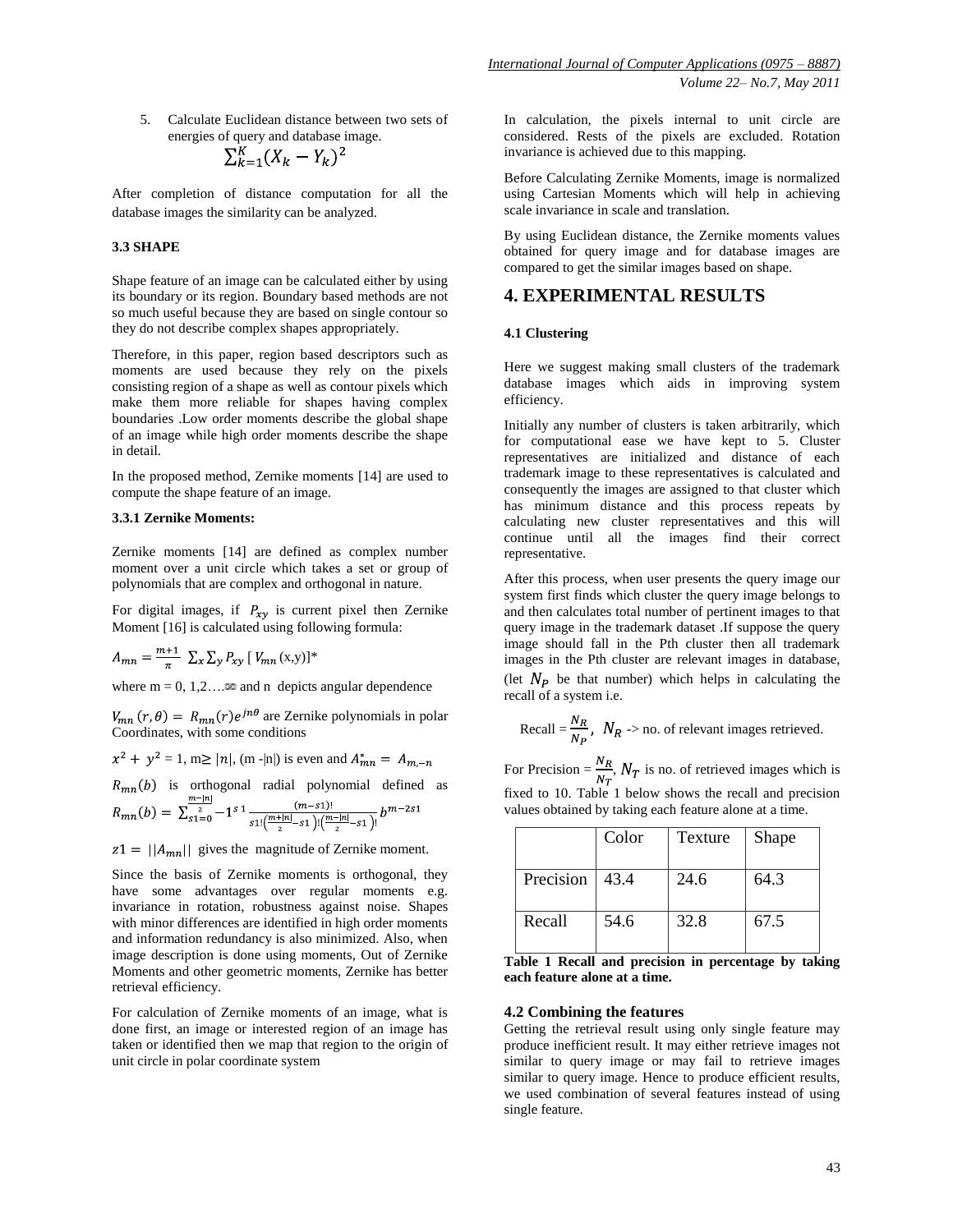As each feature has its different value so they are combined using variable weights using the following formula:

$$
S = \frac{W_C.D_C + W_T.D_T + W_S.D_S}{W_C + W_T + W_S}
$$

 $W_c$ ,  $W_T$  &  $W_S$  are the contribution factors assigned to distance values  $D_C$  for color  $D_T$  for texture and  $D_S$  for shape respectively.

The conclusion we derive from table1 is that the retrieval precision based on shape is highest. After shape, color has a better retrieval precision result. Using this result we assign higher weight to shape feature, next highest to color and lowest to texture. The recall and precision obtained using this weighted combination is shown below

|           | Proposed method |  |
|-----------|-----------------|--|
| Precision | 67.3            |  |
| Recall    | 75.3            |  |

**Table 2 Recall and precision values of the suggested system improving computational efficiency 4.3 Database**

The database consists of India Trademarks mainly from class 16 and 38.



**Figure 3 A typical set of trademark database images having some similarity**

# **4.4 GUI of The System**

The two snapshots of developed system are shown below:



**Figure 4 Snapshot 1 of the GUI of the proposed system**



**Figure 5 Snapshot 2 of the GUI of the proposed system**

# **5. CONCLUSION**

In this paper we have suggested a multi-featured combined approach of color, texture and shape information as attributes for trademark similarity matching which are combined by assigning pliable weights.

The approach shows the improvement in the results when weighted adjustment of features is used than when individual features are used independently. Clustering aids calculating recall and precision values and moderates the search space. Results arrived at are superior to the methods reported so far in the literature.